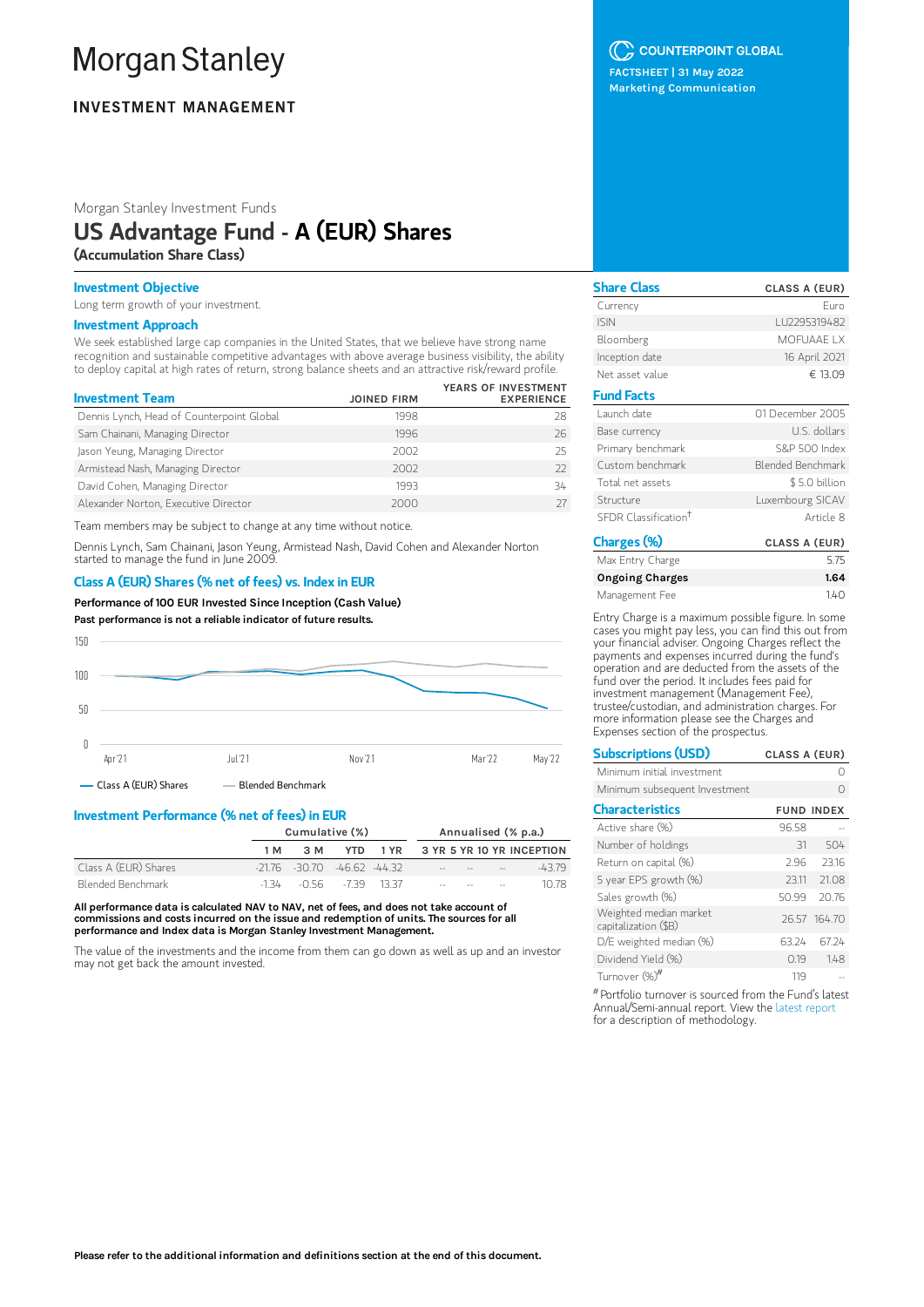## Sector Allocation (% of Total Net Assets)<sup>1,2</sup> FUND INDEX

|  | Information<br>Technology | 48.68   | 27.09 |
|--|---------------------------|---------|-------|
|  | Consumer<br>Discretionary | 14.17   | 10.89 |
|  | Health Care               | 13.81   | 14.38 |
|  | Communication<br>Services | 13.55   | 8.81  |
|  | Industrials               | 6.01    | 7.76  |
|  | Financials                | 1.03    | 11.24 |
|  | Other                     | $-0.02$ |       |
|  | Cash                      | 3.02    |       |

| Top Holdings (% of Total Net Assets) <sup>3</sup> | <b>FUND</b> | <b>INDEX</b> |
|---------------------------------------------------|-------------|--------------|
| ASML Holding NV                                   | 6.78        |              |
| Royalty Pharma Plc                                | 6.49        |              |
| Uber Technologies Inc                             | 6.01        |              |
| Snowflake Inc.                                    | 5.85        |              |
| The Trade Desk, Inc.                              | 5.57        |              |
| Veeva Systems Inc                                 | 5.25        |              |
| Amazon.com Inc.                                   | 5.17        | 3.01         |
| ZoomInfo Technologies Inc                         | 5.00        |              |
| Datadog Inc                                       | 4.92        |              |
| Cloudflare Inc.                                   | 4.73        |              |
| Total                                             | 55.77       |              |

 $^\dagger$  This Fund is classified as an Article 8 product under the Sustainable Finance Disclosure Regulation. Article 8 products are those which promote environmental or social characteristics and which integrate sustainability into the investment process in a binding manner. Before making any decision to invest in the fund mentioned herein, please refer to all the characteristics and objectives of the Fund noted in the current Prospectus and KIID at morganstanleyinvestmentfunds.com.

<sup>1</sup>May not sum to 100% due to the exclusion of other assets and liabilities. <sup>2</sup> For additional information regarding sector classification/definitions please visit www.msci.com/gics and the glossary at www.morganstanley.com/im. <sup>3</sup> These securities and percentage allocations are only for illustrative purposes and do not constitute, and should not be construed as, investment advice or recommendations with respect to the securities or investments mentioned.

#### Please refer to the Prospectus for full risk disclosures, available at www.morganstanleyinvestmentfunds.com. All data as of 31.05.2022 and subject to change daily.

This is a marketing communication. Applications for shares in the Fund should not be made without first consulting the current Prospectus and the Key Investor Information Document ("KIID"), which are available in English and in the official language of your local jurisdiction at

[morganstanleyinvestmentfunds.com](https://www.morganstanley.com/im/msinvf/index.html) or free of charge from the Registered Office of Morgan Stanley Investment Funds, European Bank and Business Centre, 6B route de Trèves, L-2633 Senningerberg, R.C.S. Luxemburg B 29 192. A summary of investor rights is available in English at the same website.

If the management company of the relevant Fund decides to terminate its arrangement for marketing that Fund in any EEA country where it is registered for sale, it will do so in accordance with the relevant UCITS rules.

#### **DEFINITIONS**

The 5 year Earnings Per Share (EPS) growth rate is the weighted average of earnings per share growth for all securities in the portfolio projected for the past five fiscal years. Earnings per share for a company is<br>defined as total earnings divided by shares outstanding. **Active Share** is a measure of the percentage of stock holdings in a managers portfolio that differ from the benchmark index (based on holdings and weight of holdings). Active Share scores range from 0%-100%. A score of 100% means you are completely different from the benchmark. Active Share calculation may consolidate holdings with the same economic exposure. Bloomberg stands for 'Bloomberg Global Identifier (BBGID)'. This is a unique 12 digit alphanumerical code designed to enable the identification of securities, such as the Morgan Stanley Investment Funds sub-funds at share class level, on a Bloomberg Terminal. The Bloomberg Terminal, a system provided by Bloomberg L.P., enables analysts to access and analyse real-time financial market data. Each Bloomberg code starts with the same

#### Share Class A (EUR) Risk and Reward Profile

| Lower Risk |                                  |  |   | <b>Higher Risk</b>                |
|------------|----------------------------------|--|---|-----------------------------------|
|            |                                  |  | h |                                   |
|            | <b>Potentially Lower Rewards</b> |  |   | <b>Potentially Higher Rewards</b> |

The risk and reward category shown is based on historic data.

- Historic figures are only a guide and may not be a reliable indicator of what may happen in the future.
- As such this category may change in the future.
- The higher the category, the greater the potential reward, but also the greater the risk of losing the investment. Category 1 does not indicate a risk free investment.
- The fund is in this category because it invests in company shares and the fund's simulated and/or realised return has experienced high rises and falls historically.
- The fund may be impacted by movements in the exchange rates between the fund's currency and the currencies of the fund's investments.

This rating does not take into account other risk factors which should be considered before investing, these include:

- The fund relies on other parties to fulfill certain services, investments or transactions. If these parties become insolvent, it may expose the fund to financial loss.
- Sustainability factors can pose risks to investments, for example: impact asset values, increased operational costs.
- There may be an insufficient number of buyers or sellers which may affect the funds ability to buy or sell securities.
- Investment in China A-Shares via Shanghai-Hong Kong and Shenzhen-Hong Kong Stock Connect programs may also entail additional risks, such as risks linked to the ownership of shares.
- There are increased risks of investing in emerging markets as political, legal and operational systems may be less developed than in developed markets.
- Past performance is not a reliable indicator of future results. Returns may increase or decrease as a result of currency fluctuations. The value of investments and the income from them can go down as well as up and investors may lose all or a substantial portion of his or her investment.
- The value of the investments and the income from them will vary and there can be no assurance that the Fund will achieve its investment objectives.
- Investments may be in a variety of currencies and therefore changes in rates of exchange between currencies may cause the value of investments to decrease or increase. Furthermore, the value of investments may be adversely affected by fluctuations in exchange rates between the investor's reference currency and the base currency of the investments.

#### Additional A Share Classes

|          | <b>CURRENCY</b> | <b>I AUNCH</b> | <b>ISIN</b>   | <b>BLOOMBERG</b> |
|----------|-----------------|----------------|---------------|------------------|
|          | I ISD           | 01122005       | 1110225737302 | MORAMEA I X      |
| AH (EUR) | FUR.            | 31102006       | LU0266117927  | MORAMAH I X      |

BBG prefix, followed by nine further characters that we list here in this guide for each share class of each fund. Debt/equity (D/E) is a measure of a company's financial leverage calculated by dividing its total liabilities by stockholders' equity. Dividend yield is the ratio between how much a company pays out in dividends each year relative to its share price. ISIN is the international securities identification number (ISIN), a 12 digit code consisting of numbers and letters that distinctly identifies securities. NAV is the Net Asset Value per share of the Fund (NAV), which represents the value of the assets of a fund less its liabilities. Number of holdings provided are a typical range, not a maximum number. The portfolio may exceed this from time to time due to market conditions and outstanding trades. **Return on** capital is a measure of a company's efficiency at allocating the capital under its control to profitable investments, calculated by dividing net income minus dividends by total capital. Sales growth is the increase in sales over a specific period of time, often but not necessarily annually Weighted median market capitalization is the point at which half of the market value of a portfolio or index is invested in stocks with a greater market cap, while the other half of the market value is invested in stocks with a lower market cap.

#### INDEX INFORMATION

The Blended Index performance shown is calculated using the S&P 500 Index from inception through 31 August 2009, the Russell 1000 Growth Net 30% Withholding Tax TR Index to 31 March 2010 and the S&P 500 Index thereafter.

The Standard & Poor's 500 **®** Index (S&P 500 **®**) measures the performance of the large cap segment of the U.S. equities market, covering approximately 80% of the U.S. equities market. The Index includes 500 leading companies in leading industries of the U.S. economy.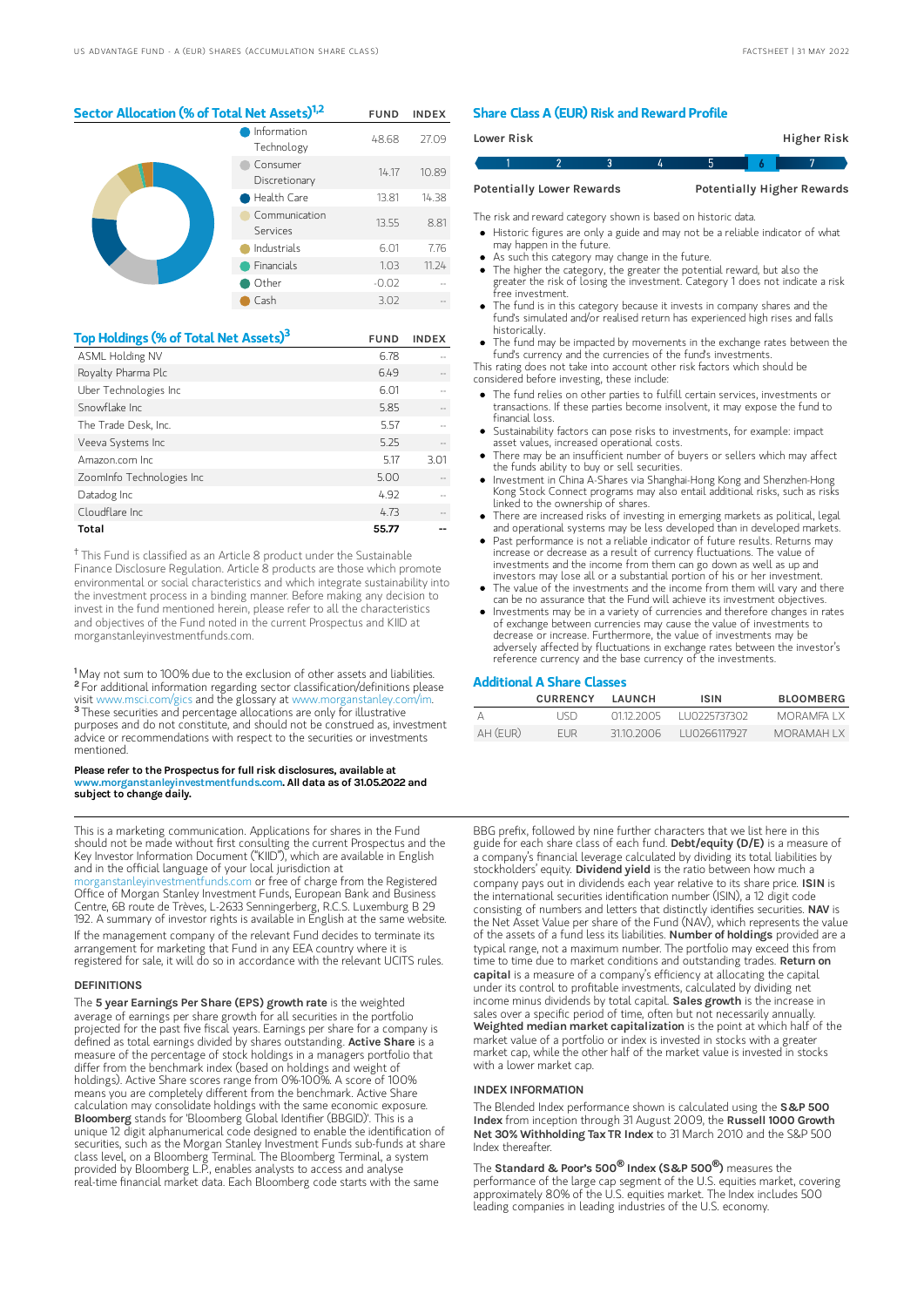#### DISTRIBUTION

This communication is only intended for and will only be distributed to persons resident in jurisdictions where such distribution or availability would not be contrary to local laws or regulations. In particular, the Shares are not for distribution to US persons.

Ireland: MSIM Fund Management (Ireland) Limited. Registered Office: The Observatory, 7-11 Sir John Rogerson's Quay, Dublin 2, D02 VC42, Ireland. Registered in Ireland as a private company limited by shares under company number 616661. MSIM Fund Management (Ireland) Limited is regulated by the Central Bank of Ireland. United Kingdom: Morgan Stanley Investment Management Limited is authorised and regulated by the Financial Conduct Authority. Registered in England. Registered No. 1981121. Registered Office: 25 Cabot Square, Canary Wharf, London E14 4QA, authorised and regulated<br>by the Financial Conduct Authority. **Dubai:** Morgan Stanley Investment Management Limited (Representative Office, Unit Precinct 3-7th Floor-Unit 701 and 702, Level 7, Gate Precinct Building 3, Dubai International Financial Centre, Dubai, 506501, United Arab Emirates. Telephone: +97 (0)14 709 7158). Italy: MSIM Fund Management (Ireland)Limited, Milan Branch (Sede Secondaria di Milano) is a branch of MSIM Fund Management (Ireland) Limited, a company registered in Ireland, regulated by the Central Bank of Ireland and whose registered office is at The Observatory, 7-11 Sir John Rogerson's Quay, Dublin 2, D02 VC42, Ireland. MSIM Fund Management (Ireland) Limited Milan Branch (Sede Secondaria di Milano) with seat in Palazzo Serbelloni Corso Venezia, 16 20121 Milano, Italy, is registered in Italy<br>with company number and VAT number 11488280964. **The Netherlands:** MSIM Fund Management (Ireland) Limited, Rembrandt Tower, 11th Floor Amstelplein 1 1096HA, Netherlands. Telephone: 31 2-0462-1300. Morgan Stanley Investment Management is a branch office of MSIM Fund Management (Ireland) Limited. MSIM Fund Management (Ireland) Limited is regulated by the Central Bank of Ireland. France: MSIM Fund Management (Ireland) Limited, Paris Branch is a branch of MSIM Fund Management (Ireland) Limited, a company registered in Ireland, regulated by the Central Bank of Ireland and whose registered office is at The Observatory, 7-11 Sir John Rogerson's Quay, Dublin 2, D02 VC42, Ireland. MSIM Fund Management (Ireland) Limited Paris Branch with seat at 61 rue de Monceau 75008 Paris, France, is registered in France with company number 890 071<br>863 RCS. **Spain:** MSIM Fund Management (Ireland) Limited, Sucursal en España is a branch of MSIM Fund Management (Ireland) Limited, a company registered in Ireland, regulated by the Central Bank of Ireland and whose registered office is at The Observatory, 7-11 Sir John Rogerson's Quay, Dublin 2, D02 VC42, Ireland. MSIM Fund Management (Ireland) Limited, Sucursal en España with seat in Calle Serrano 55, 28006, Madrid, Spain, is registered in Spain with tax identification number W0058820B. Switzerland: Morgan Stanley & Co. International plc, London, Zurich Branch Authorised and regulated by the Eidgenössische Finanzmarktaufsicht ("FINMA"). Registered with the Register of Commerce Zurich CHE-115.415.770. Registered Office: Beethovenstrasse 33, 8002 Zurich, Switzerland, Telephone +41 (0) 44 588 1000. Facsimile Fax: +41(0) 44 588 1074.

Australia: This publication is disseminated in Australia by Morgan Stanley Investment Management (Australia) Pty Limited ACN: 122040037, AFSL No. 314182, which accepts responsibility for its contents. This publication, and any access to it, is intended only for "wholesale clients" within the meaning of the Australian Corporations Act. Hong Kong: This document has been issued by Morgan Stanley Asia Limited for use in Hong Kong and shall only be made available to "professional investors" as defined under the Securities and Futures Ordinance of Hong Kong (Cap 571). The contents of this document have not been reviewed nor approved by any regulatory authority including the Securities and Futures Commission in Hong Kong. Accordingly, save where an exemption is available under the relevant law, this document shall not be issued, circulated, distributed, directed at, or made available to, the public in Hong Kong. Singapore: This publication should not be considered to be the subject of an invitation for subscription or purchase, whether directly or indirectly, to the public or any member of the public in Singapore other than (i) to an institutional investor under section 304 of the Securities and Futures Act, Chapter 289 of Singapore ("SFA"), (ii) to a "relevant person" (which includes an accredited investor) pursuant to section 305 of the SFA, and such distribution is in accordance parsalant to section 305 of the SFA; and section assistant is in decordant<br>with the conditions specified in section 305 of the SFA; or (iii) otherwise pursuant to, and in accordance with the conditions of, any other applicable provision of the SFA. In particular, for investment funds that are not authorized or recognized by the MAS, units in such funds are not allowed to be offered to the retail public; any written material issued to persons as aforementioned in connection with an offer is not a prospectus as defined

in the SFA and, accordingly, statutory liability under the SFA in relation to the content of prospectuses does not apply, and investors should consider carefully whether the investment is suitable for them. This publication has not been reviewed by the Monetary Authority of Singapore.

Chile: Neither the Fund nor the interests in the Fund are registered in the Registry of Offshore Securities (el Registro de Valores Extranjeros) or subject to the supervision of the Commission for the Financial Market (la Comisión para el Mercado Financiero). This document and other offering materials relating to the offer of the interests in the Fund do not constitute a public offer of, or an invitation to subscribe for or purchase, the Fund interests in the Republic of Chile, other than to individually identified purchasers pursuant to a private offering within the meaning of Article 4 of the Chilean Securities Act (la Ley del Mercado de Valores) (an offer that is not "addressed to the public at large or to a certain sector or specific group of the public").

Peru: The interests in the Fund have not been and will not be registered in Peru under Decreto Legislativo 862: Ley de Fondos de Inversión y sus Sociedades Administradoras or under Decreto Legislativo 861: Ley del Mercado de Valores (the "Securities Market Law"), and are being offered to institutional investors only (as defined in article 8 of the Securities Market Law) pursuant to a private placement, according to article 5 of the Securities Market Law. The interests in the Fund have not been registered in the securities market public registry (Registro Público del Mercado de Valores) maintained by, and the offering of the Fund interests in Peru is not subject to the supervision of, the Superintendencia del Mercado de Valores. Any transfers of the Fund interests shall be subject to the limitations contained in the Securities Market Law and the regulations issued thereunder.

#### IMPORTANT INFORMATION

EMEA: This marketing communication has been issued by MSIM Fund Management (Ireland) Limited. MSIM Fund Management (Ireland) Limited is regulated by the Central Bank of Ireland. MSIM Fund Management (Ireland) Limited is incorporated in Ireland as a private company limited by shares with company registration number 616661 and has its registered address at The Observatory, 7-11 Sir John Rogerson's Quay, Dublin 2, D02 VC42, Ireland.

This document contains information relating to the sub-fund ("Fund") of Morgan Stanley Investment Funds, a Luxembourg domiciled Société d'Investissement à Capital Variable. Morgan Stanley Investment Funds (the "Company") is registered in the Grand Duchy of Luxembourg as an undertaking for collective investment pursuant to Part 1 of the Law of 17th December 2010, as amended. The Company is an Undertaking for Collective Investment in Transferable Securities ("UCITS").

Applications for shares in the Fund should not be made without first consulting the current Prospectus, Key Investor Information Document ("KIID"), Annual Report and Semi-Annual Report ("Offering Documents"), or other documents available in your local jurisdiction which is available free of charge from the Registered Office: European Bank and Business Centre, 6B route de Trèves, L-2633 Senningerberg, R.C.S. Luxemburg B 29 192. In addition, all Italian investors should refer to the 'Extended Application Form', and all Hong Kong investors should refer to the 'Additional Information for Hong Kong Investors' section, outlined within the Prospectus. Copies of the Prospectus, KIID, the Articles of Incorporation and the annual and semiannual reports, in German, and further information can be obtained free of charge from the representative in Switzerland. The representative in Switzerland is Carnegie Fund Services S.A., 11, rue du Général-Dufour, 1204 Geneva. The paying agent in Switzerland is Banque Cantonale de Genève, 17, quai de l'Ile, 1204 Geneva. The document has been prepared solely for informational purposes and does not constitute an offer or a recommendation to buy or sell any particular security or to adopt any specific investment strategy.

Any index referred to herein is the intellectual property (including registered trademarks) of the applicable licensor. Any product based on an index is in no way sponsored, endorsed, sold or promoted by the applicable licensor and it shall not have any liability with respect thereto. The Fund is actively managed, and the management of the fund is not constrained by or compared to the composition of the Benchmark.

All investments involve risks, including the possible loss of principal. The material contained herein has not been based on a consideration of any individual client circumstances and is not investment advice, nor should it be construed in any way as tax, accounting, legal or regulatory advice. To that end, investors should seek independent legal and financial advice, including advice as to tax consequences, before making any investment decision.

The use of leverage increases risks, such that a relatively small movement in the value of an investment may result in a disproportionately large movement, unfavourable as well as favourable, in the value of that investment and, in turn, the value of the Fund.

Investment in the Fund concerns the acquisition of units or shares in a fund, and not in a given underlying asset such as building or shares of a